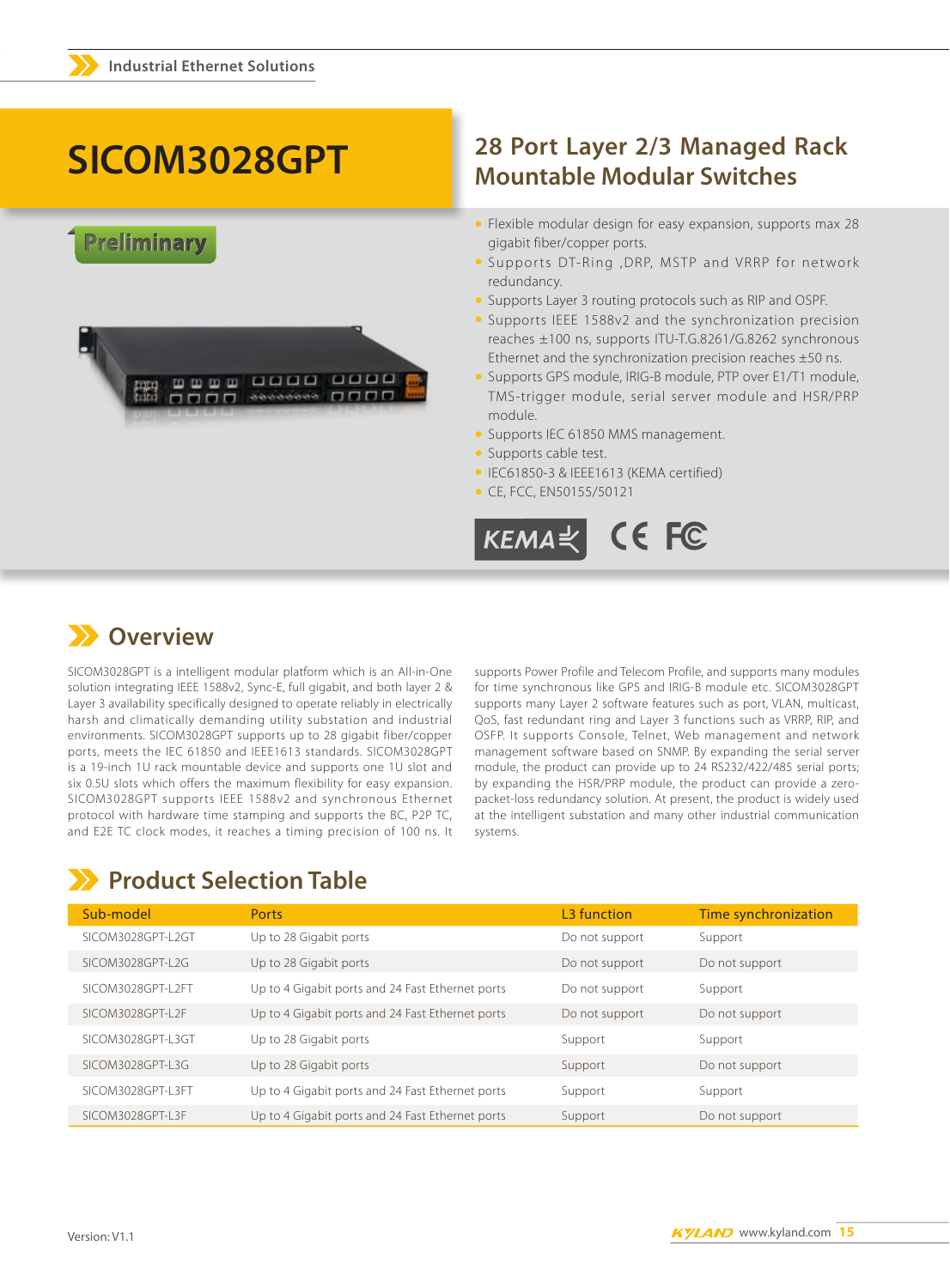

#### **Switching Function**

Supports VLAN and PVLAN. Supports port aggregation. Supports flow control. Supports broadcast storm suppression.

#### **Redundancy Protocol**

Supports DT-Ring, DT-Ring+, and DT-VLAN and the recovery time<50 ms. Supports DHP and DRP and the recovery time<20 ms. Supports RSTP/MSTP and compatible with STP.

#### **Multicast Protocol**

Supports IGMP snooping. Supports GMRP. Supports static multicast. Supports GOOSE over IP tunnel (receiver)

#### **L3 Function (Supported by partial sub-models only)**

Supports RIPv1/v2. Supports OSFPv2. Supports BGPv4 (special version supports). Supports static routing. Supports VRRP. Supports GOOSE over IP tunnel (sender)

#### **Security**

Supports IEEE 802.1x. Supports HTTPS/SSL. Supports SSH. Supports RADIUS. Supports TACACS+. Supports user grading. Supports MAC address binding. Supports port isolate.

#### **Service Quality Management**

Supports ACL (Web interface doesn't support). Supports SP and WRR queuing.

#### **Management & Maintenance**

Supports Console, Telnet, and Web management methods. Supports SNMPv1/v2c/v3 and can managed by Kyvision. Supports IEC 61850 MMS management. Supports file transfer and software update over FTP and TFTP. Supports the IP/MAC address conflict alarm, power failure alarm, power alarm, temperature alarm, port alarm, and ring alarm (Web interface doesn't support address conflict alarm).

Supports port mirroring. Supports cable test (Web interface doesn't support). Supports Syslog. Supports LLDP. Supports Link-check. Supports NTP and SNTP. Supports RTC.

#### **IP Address Management**

Supports Bootp. Supports DHCP server/client.

#### **Clock Synchronization (Supported by partial sub-models only)**

Supports PTPv2 (IEEE 1588-2008). Supports Power profile (C37.238). Supports Telecom profile (in special version). Supports synchronous Ethernet (ITU-T.G.8261/G.8262). Supports TMS function.

### **Product Specifications**

#### **Technical Specifications**

- **Standard**
- <sup>ź</sup> IEEE 802.3i (10Base-T)
- **v** IEEE 802.3u (100Base-T)
- <sup>ź</sup> IEEE 802.3ab (1000Base-T)
- ▼ IEEE 802.3ad (port aggregation)
- <sup>ź</sup> IEEE 802.3z (1000Base-SX/LX)
- **v** IEEE 802.3x (flow control)
- **v** IEEE 802.1p (priority)
- **v** IEEE 802.1Q (VLAN)
- **v** IEEE 802.1w (RSTP) <sup>ź</sup> IEEE 802.1s (MSTP)
- **v** IEEE 802.1x
- <sup>ź</sup> IEEE 1588-2008 (PTPv2)
- <sup>ź</sup> ITU-T.G.8261/G.8262 (synchronous Ethernet)

#### **Switch Properties**

| Priority queue                                   | 8                              |  |  |
|--------------------------------------------------|--------------------------------|--|--|
| Number of VLANs                                  | 4K                             |  |  |
| VI AN ID                                         | $1 - 4093$                     |  |  |
| Number of multicast groups                       | 256                            |  |  |
| Routing table                                    | 8K (L2 chassis do not involve) |  |  |
| MAC table                                        | 16K                            |  |  |
| Packet buffer                                    |                                |  |  |
| ▼ 12Mbit (SICOM3028GPT-L3F/L3FT/L3G/L3GT)        |                                |  |  |
| ▼ 8Mbit (SICOM3028GPT-L2F/L2FT/L2G/L2GT)         |                                |  |  |
| Packet forwarding rate                           |                                |  |  |
| $= 11.7$ Mens (CICOM2000CDT LOC /LOCT/LOC /LOCT) |                                |  |  |

- <sup>ź</sup> 41.7Mpps (SICOM3028GPT-L2G/L2GT/L3G/L3GT)
- <sup>ź</sup> 9.5Mpps (SICOM3028GPT-L2F/L2FT/L3F/L3FT)
- Switching delay < 10 μs

#### **Interface**

Console port Mini USB, RJ45

Alarm contact

3-pin 5.08mm-spacing plug-in terminal block, 250 VAC/220 VDC Max, 2 A Max,10A@1s 60 W Max

Slots for module

- $\blacktriangledown$  1U: 1
- <sup>ź</sup> 0.5U: 6

#### **LED**

- LED on front panel
- **v** Alarm LED: Alarm
- **v** Running LED: Run
- <sup>ź</sup> Ring Role LED: Ring
- **v** Synchronization finish LED: Lock
- <sup>ź</sup> Power LED: PWR1, PWR2
- **v** Port LED: Link/ACT
- **v** Port speed LED: Speed
- LED on rear panel
- <sup>ź</sup> Port LED: Link/ACT
- **v** Port speed LED: Speed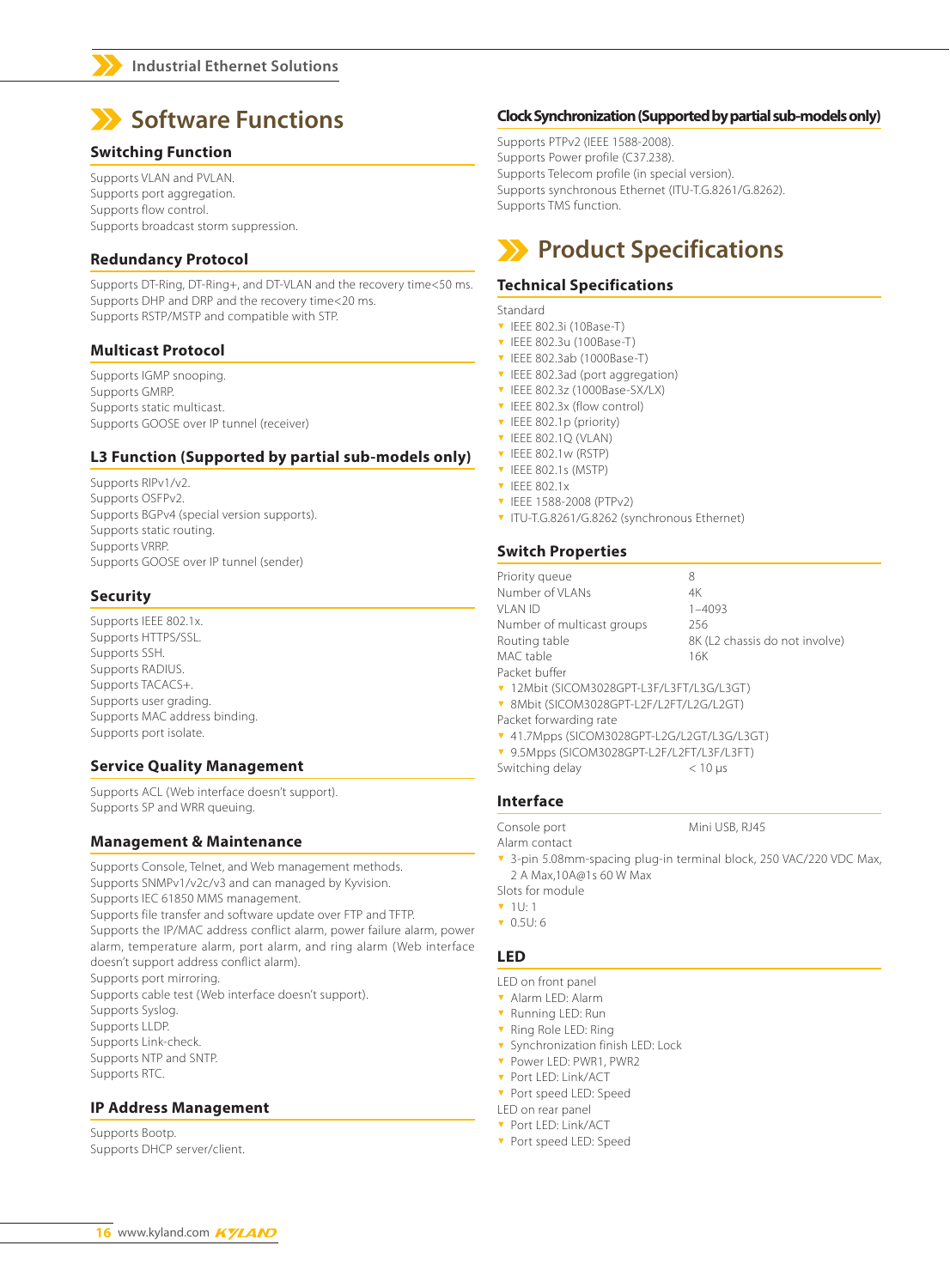#### **Power Requirements**

#### Power input

- ▼ 24DC (18-36 VDC)
- <sup>ź</sup> 48DC (36-72 VDC)
- <sup>ź</sup> 220AC/DCW (85-264 VAC/77-300 VDC)
- Power terminal

**v** 5-pin 5.08 mm-spacing plug-in terminal block Power consumption < 40 W Overload protection Support

Reverse connection protection Support<br>Redundancy protection Support Redundancy protection

#### **Physical Characteristics**

Housing Metal Cooling **Natural cooling, fanless** Protection Class IP40 Dimensions(W×H×D)  $\sqrt{482.6 \text{ mm}} \times 44 \text{ mm} \times 359.7 \text{ mm}$  (19 $\times$ 1.73 $\times$ 14.16 in.) Weight < 10 Kg (22.046 pound) Mounting 19 inch 1U rack mounting

#### **Environmental Limits**

Operating temperature -40°C to +85°C (-40°F to 185°F)

Storage temperature -40°C to +85°C (-40°F to 185°F) Ambient Relative Humidity 5% to 95% (non-condensing)

#### **Quality Assurance**

**MTRF** 

- <sup>ź</sup> 360,000 hrs (SICOM3028GPT-L2F/L2G)
- **Mechanical Drawing**
- <sup>ź</sup> 359,000 hrs (SICOM3028GPT-L2FT/L2GT)
- <sup>ź</sup> 371,000 hrs (SICOM3028GPT-L3F/L3G)
- <sup>ź</sup> 368,000 hrs (SICOM3028GPT-L3FT/L3GT) Warranty 5 years

#### **Approvals**

- <sup>ź</sup> KEMA(pending), CE, FCC, EN50155/50121
- **v** Please check Kyland website for the latest updates.

#### **Industry standard**

#### EMI

- ▼ FCC CFR47 Part 15, EN55022/CISPR22, Class A EMS
- $\overline{v}$  IEC61000-4-2(ESD) ±8 kV (contact), ±15 kV(air)
- <sup>ź</sup> IEC61000-4-3(RS) 10 V/m (80 MHz-2 GHz)
- <sup>ź</sup> IEC61000-4-4(EFT) Power Port: ±4 kV; Data Port: ±2 kV
- <sup>ź</sup> IEC61000-4-5(Surge) Power Port: ±2 kV/DM, ±4 kV/CM; Data Port: ±2  $kV$
- <sup>ź</sup> IEC61000-4-6(CS) 3 V (10 kHz-150 kHz); 10 V (150 kHz-80 MHz)
- **v** IEC61000-4-8 (power frequency magnetic field) 100 A/m(cont.), 1000 A/m(1s-3s)
- <sup>ź</sup> IEC61000-4-9 (pulsed magnetic field) 1000 A/m
- <sup>ź</sup> IEC61000-4-10 (damped oscillation) 100 A/m
- <sup>ź</sup> IEC61000-4-12 (oscillatory wave) 2.5 kV/CM, 1 kV/DM
- **v** IEC61000-4-16 (common mode conduction) 30 V(cont.), 300 V(1s) Machinery
- $\blacktriangledown$  IEC60068-2-6 (vibration),
- $\triangledown$  IEC60068-2-27 (shock),
- **v** IEC60068-2-32 (free fall)



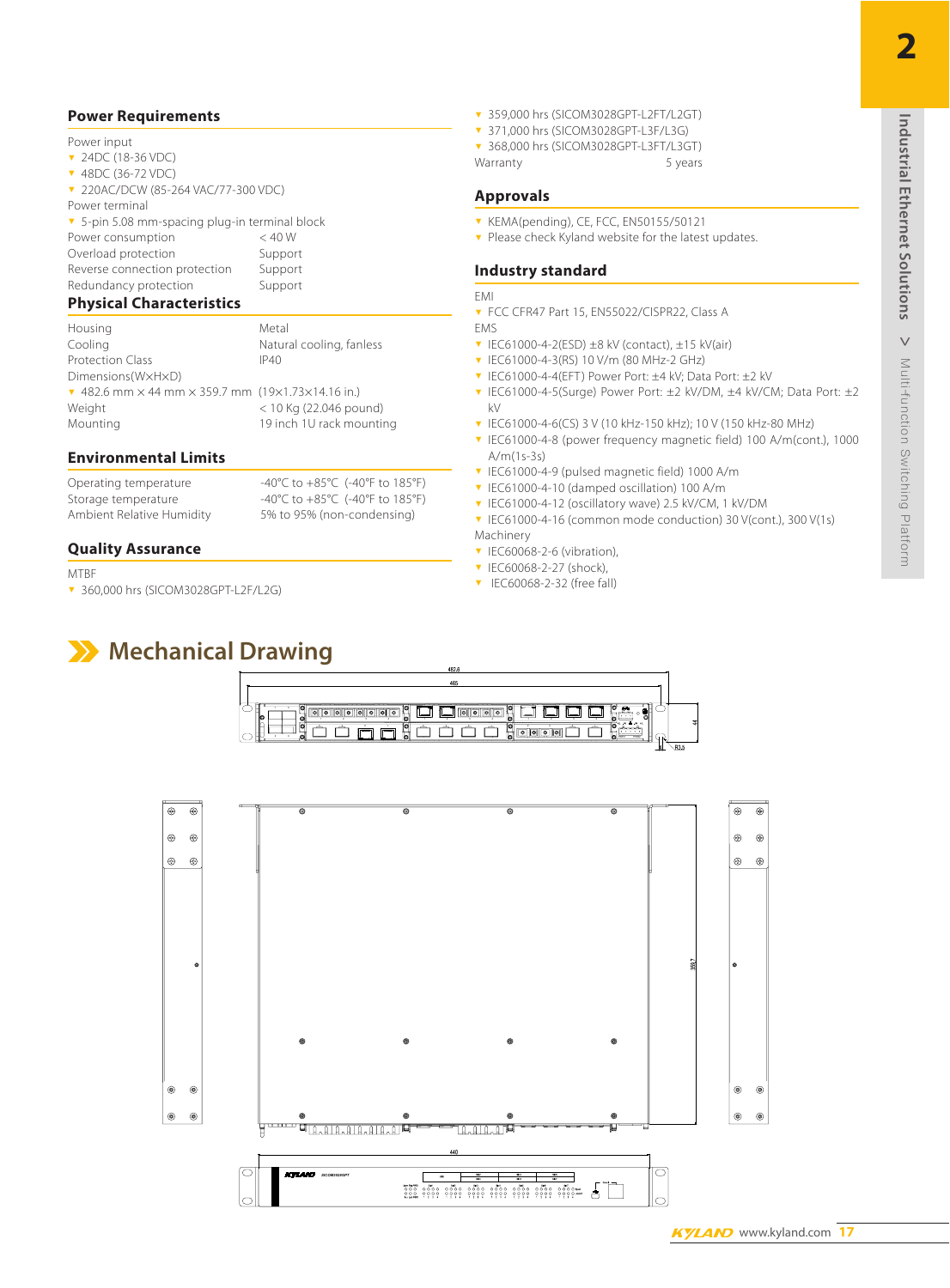## **Ordering Information**

| <b>Chasis</b>       | SICOM3028GPT-SM-PS1-PS2                                       |
|---------------------|---------------------------------------------------------------|
| <b>SM</b>           |                                                               |
| L2GT-MB             | SICOM3028GPT 28G ports L2 Chassis with time synchronization   |
| L <sub>2</sub> G-MB | SICOM3028GPT 28G ports L2 Chassis                             |
| L2FT-MB             | SICOM3028GPT 24+4G ports L2 Chassis with time synchronization |
| L <sub>2</sub> F-MB | SICOM3028GPT 24+4G ports L2 Chassis                           |
| L3GT-MB             | SICOM3028GPT 28G ports L3 Chassis with time synchronization   |
| L3G-MB              | SICOM3028GPT 28G ports L3 Chassis                             |
| L3FT-MB             | SICOM3028GPT 24+4G ports L3 Chassis with time synchronization |
| L3F-MB              | SICOM3028GPT 24+4G ports L3 Chassis                           |
| PS <sub>1</sub>     |                                                               |
| <b>HV</b>           | 220AC/DCW (85-264 VAC/77-300 VDC)                             |
| L1                  | 48DC (36-72 VDC)                                              |
| L <sub>3</sub>      | 24DC (18-36 VDC)                                              |
| PS <sub>2</sub>     |                                                               |
| <b>HV</b>           | 220AC/DCW (85-264 VAC/77-300 VDC)                             |
| L1                  | 48DC (36-72 VDC)                                              |
| L3                  | 24DC (18-36 VDC)                                              |
| None                | No secondary power supply                                     |

| <b>Ethernet Module</b> |                                                                                                     |  |  |  |
|------------------------|-----------------------------------------------------------------------------------------------------|--|--|--|
| Slot 1                 | SM6.6-Ports-1U                                                                                      |  |  |  |
| <b>Ports</b>           |                                                                                                     |  |  |  |
| 4GX                    | 4x1000Base-X, 10/100/1000Base-T(X) SFP port, 1U                                                     |  |  |  |
| 4GE                    | 4x10/100/1000Base-T(X) RJ45 port, 1U                                                                |  |  |  |
| 2GX2GE                 | 2x1000Base-X, 10/100/1000Base-T(X) SFP port; 2x10/100/1000Base-T(X) RJ45 port, 1U                   |  |  |  |
| Slot2-Slot7            | SM6.6-Ports-Connector-0.5U                                                                          |  |  |  |
| <b>Ports</b>           |                                                                                                     |  |  |  |
| 4GX                    | 4x1000Base-X, 100Base-FX, 10/100/1000Base-T(X) SFP port, 0.5U                                       |  |  |  |
| 4GE                    | 4x10/100/1000Base-T(X) RJ45 port, 0.5U                                                              |  |  |  |
| 2GX2GE                 | 2x1000Base-X, 100Base-FX, 10/100/1000Base-T(X) SFP port; 2x10/100/1000Base-T(X) RJ45 port, 0.5U     |  |  |  |
| 2GX2S                  | 2x1000Base-X, 100Base-FX, 10/100/1000Base-T(X) SFP port; 2x100Base-FX, single-mode fiber port, 0.5U |  |  |  |
| 2GX2M                  | 2x1000Base-X, 100Base-FX, 10/100/1000Base-T(X) SFP port; 2x100Base-FX, multi-mode fiber port, 0.5U  |  |  |  |
| 45                     | 4x100Base-FX, single-mode fiber port, 0.5U                                                          |  |  |  |
| 4M                     | 4x100Base-FX, multi-mode fiber port, 0.5U                                                           |  |  |  |
| 2S <sub>2</sub> T      | 2x100Base-FX, single-mode fiber port; 2x10/100Base-T(X) RJ45 port, 0.5U                             |  |  |  |
| 2M2T                   | 2x100Base-FX, multi-mode fiber port; 2x10/100Base-T(X) RJ45 port, 0.5U                              |  |  |  |
| 4T                     | 4x10/100Base-T(X) RJ45 port, 0.5U                                                                   |  |  |  |
| Connector              | 100M fiber port specifications                                                                      |  |  |  |
| SC <sub>05</sub>       | SC connector, multi-mode, 1310nm, 5km                                                               |  |  |  |
| ST <sub>05</sub>       | ST connector, multi-mode, 1310nm, 5km                                                               |  |  |  |
| FC05                   | FC connector, multi-mode, 1310nm, 5km                                                               |  |  |  |
| SC40                   | SC connector, single-mode, 1310nm, 40km                                                             |  |  |  |
| <b>ST40</b>            | ST connector, single-mode, 1310nm, 40km                                                             |  |  |  |
| FC40                   | FC connector, single-mode, 1310nm, 40km                                                             |  |  |  |
| <b>SC60</b>            | SC connector, single-mode, 1310nm, 60km                                                             |  |  |  |
| <b>SC80</b>            | SC connector, single-mode, 1550nm, 80km                                                             |  |  |  |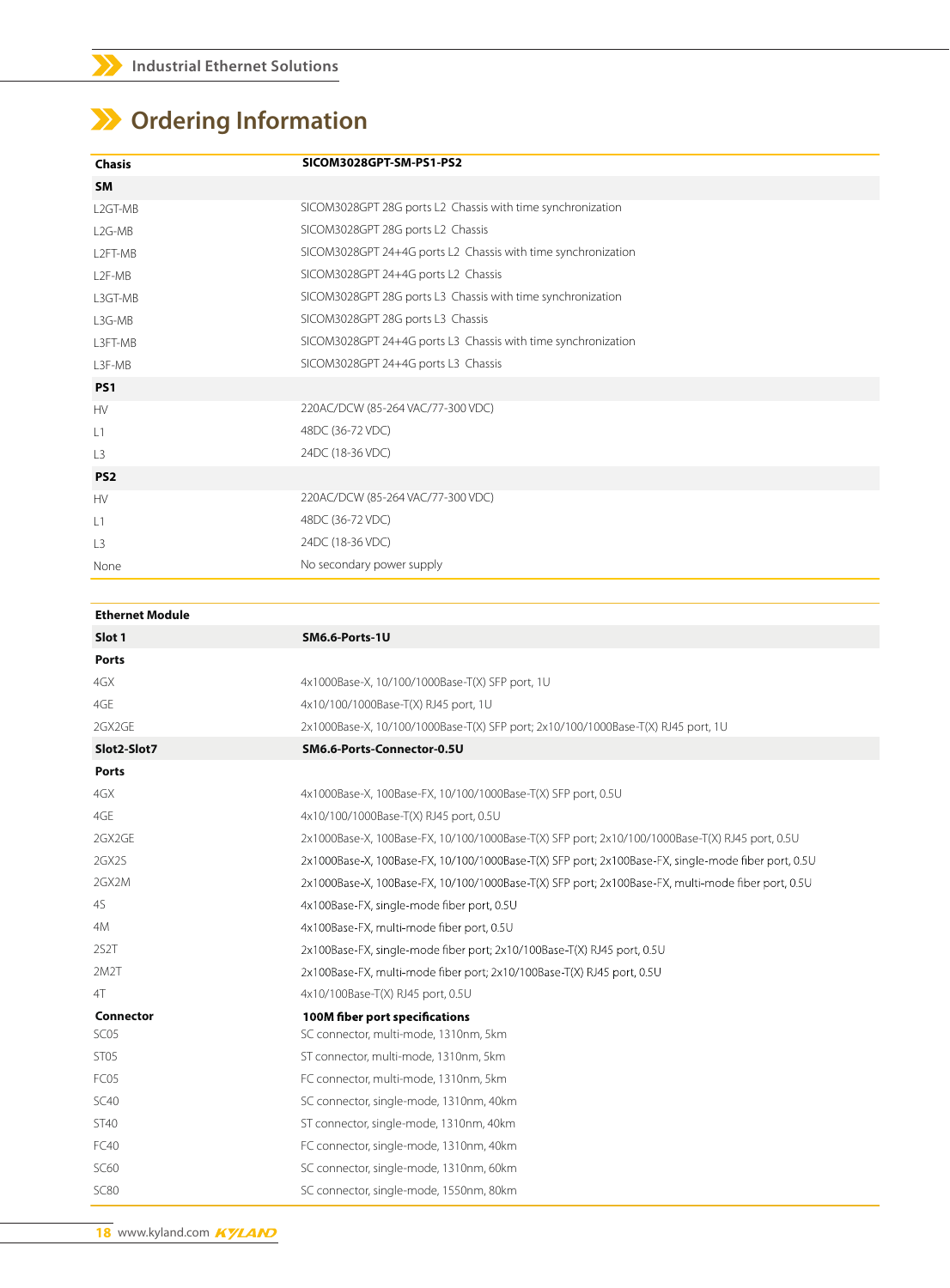**2**

#### **Functional Module**

| Slot2-Slot7                    |                                                                                                                                                      |
|--------------------------------|------------------------------------------------------------------------------------------------------------------------------------------------------|
| SM6.6-HSR/PRP-GE-0.5U          | HSR/PRP Redbox module, 2 1000Base-T RJ45 port                                                                                                        |
| SM6.6-HSR/PRP-GX-0.5U          | HSR/PRP Redbox module, 2 1000Base-X SFP port                                                                                                         |
| SM6.6-PTP-BO-0.5U              | PTP-to-IRIG-B convertor module, 2 IRIG-B(AC) outputs, 2 IRIG-B(DC) outputs, 1 PPS output                                                             |
| SM6.6-PTP-OVER-E1-0.5U         | PTP over E1 clock synchronization module, balance interface                                                                                          |
| SM6.6-PTP-OVER-E1-UB-0.5U      | PTP over E1 clock synchronization module, unbalance interface                                                                                        |
| SM6.6-GPS-OI-0.5U              | GPS clock synchronization module, 1 GPS antenna input, 1 PPS output                                                                                  |
| SM6.6-GPS-OI-FI-0.5U           | GPS clock synchronization module, 1 GPS antenna input, 1 5M/10M frequency input, 1 PPS output                                                        |
| SM6.6-4D-232/485/422-0.5U      | Serial port server module, 4 RS232/422/485 serial ports                                                                                              |
| SM6.6-4D-A-4RS232/422/485-0.5U | Enhanced serial port server module, 4 RS232/422/485 serial ports, supports flow control and optical/electrical<br>isolation                          |
| SM6.6-TMS-Trigger-1U           | Time Management System trigger module, 1 IRIG-B output, 1 IRIG-B input, 2 channels for signal input, 2 channels<br>for signal output, 1 Console port |

## **Accessories**

| <b>Description</b>                                                |
|-------------------------------------------------------------------|
| See the selection table of industrial gigabit SFP module.         |
| See the selection table of industrial 100M SEP module.            |
| Single-port RJ45 dust plug                                        |
| 2m USB console cable                                              |
| BNC(female) to TNC(female) connector                              |
| 20m coaxial cable with BNC(male) to TNC(male) adaptor             |
| 2m coaxial cable with BNC(male) to TNC(male) adaptor              |
| GPS antenna, 5 V DC power supply, 1 TNC connector(female)         |
| GPS surge protection, TNC connector(male) – TNC connector(female) |
|                                                                   |